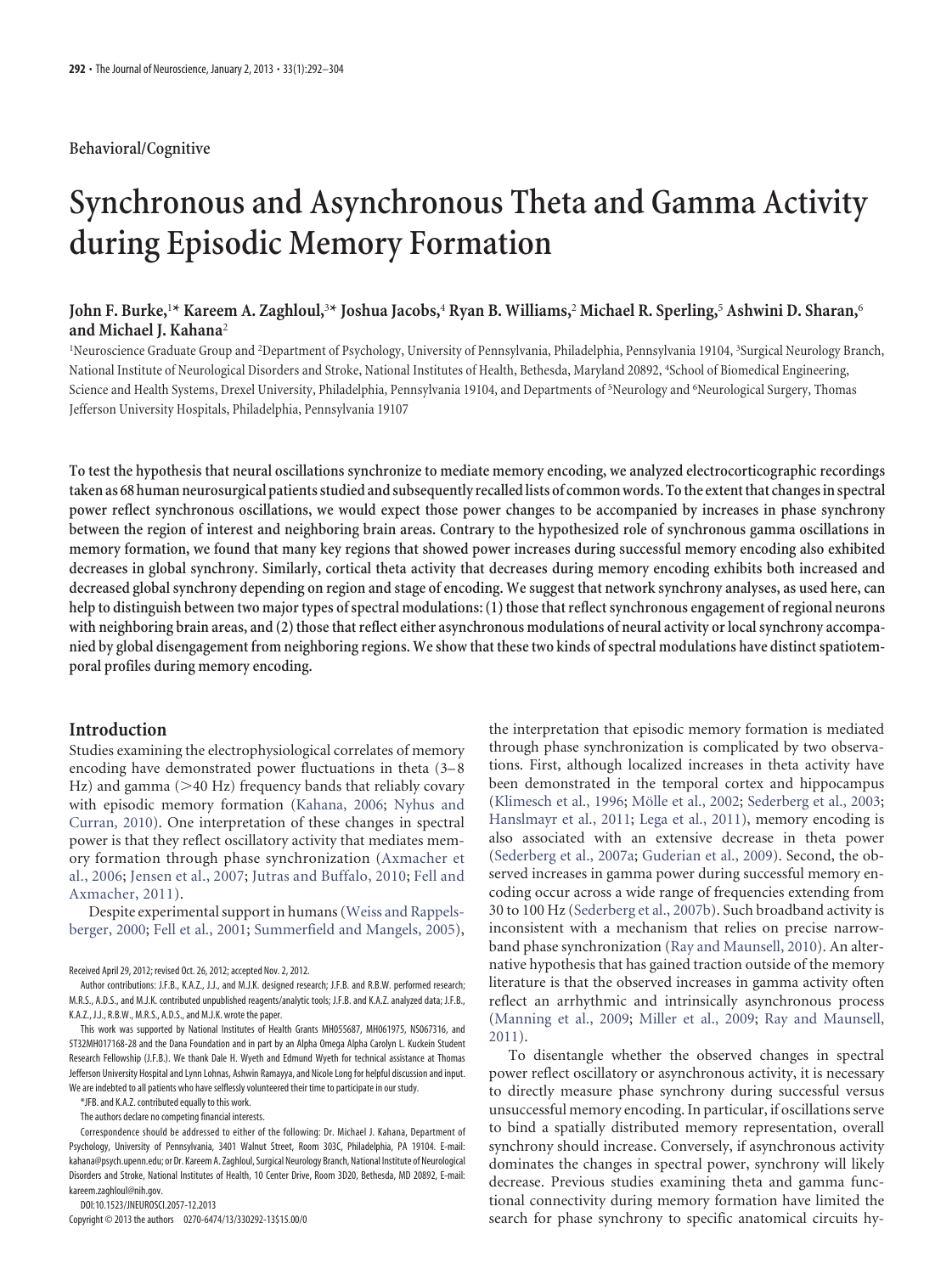<span id="page-1-0"></span>pothesized to participate in memory encoding [\(Fell et al., 2001\)](#page-11-2). Power fluctuations during memory formation, however, appear across widespread cortical and subcortical regions. Determining whether these spatially distributed power fluctuations represent synchronous oscillatory activity requires the implementation of analysis techniques specifically designed to aggregate large-scale network connections [\(Varela et al., 2001;](#page-12-16) [Bullmore and Sporns,](#page-11-5) [2009;](#page-11-5) [Siegel et al., 2012\)](#page-12-17).

Here, we use recordings from intracranial electrodes implanted in 68 participants engaging in a free-recall task to simultaneously investigate changes in spectral power and phase during successful and unsuccessful memory encoding. We use a regionof-interest (ROI) approach and a graph-theoretic metric of phase synchrony to localize both oscillatory and asynchronous activity to interpret the observed changes in spectral power. We find specific time intervals and anatomical locations that exhibit changes in both theta and gamma synchrony during memory formation. By separating phase-synchronous oscillations from asynchronous changes, our results help clarify the role of rhythmic neural activity in the memory system.

## **Materials and Methods**

*Participants.* Seventy-six participants with medication-resistant epilepsy underwent a surgical procedure in which platinum recording contacts were implanted subdurally on the cortical surface, as well as deep within the brain parenchyma. In each case, the clinical team determined the placement of the contacts so as to best localize epileptogenic regions. Data were collected at four different hospitals: Boston Children's Hospital (Boston, MA), Hospital of the University of Pennsylvania (Philadelphia, PA), Freiburg University Hospital (Freiburg, Germany), and Thomas Jefferson University Hospitals (Philadelphia, PA). Our research protocol was approved by the institutional review board at each hospital, and informed consent was obtained from the participants and their guardians. We restricted our analysis to include only those patients who were left-hemispheric language dominant, as assessed by the patients' handedness, a clinically administered intracarotid injection of sodium amobarbital (Wada test), or functional magnetic resonance imaging (MRI) using a verb-generation task (Thomas Jefferson University Hospitals). Our final participant pool consisted of 68 patients (27 females; [Table 1\)](#page-1-0).

*Free-recall task.* Each patient participated in a delayed free-recall task [\(Fig. 1](#page-3-0)*A*). In each trial of this task, participants are instructed to study a list of words and are then asked to freely recall as many words as possible. Lists were composed of either 15 (54 of 68 patients) or 20 common nouns, chosen at random and without replacement from a pool of highfrequency nouns [\(http://memory.psych.upenn.edu/WordPools\)](http://memory.psych.upenn.edu/WordPools). Words were presented sequentially and appeared in capital letters at the center of the screen. Each word remained on the screen for 1600 ms, followed by a randomly jittered 800 –1200 ms blank interstimulus interval (ISI). The random duration of the ISI served to decorrelate the physiological responses from successive word presentations.

After the final word in each list, participants were given a distraction task designed to attenuate any advantage in recalling the most recently studied items [\(Kahana, 2012\)](#page-12-18). The distraction task was a series of arithmetic problems of the form  $A + B + C =$  ??, where *A*, *B*, and *C* were randomly chosen integers ranging from 1 to 9. The distraction interval lasted at least 20 s, but patients were allowed to complete any problem that they started, resulting in a variable distraction interval (average duration was 22.7 s).

After the distraction period, participants were given 45 s to recall as many words as possible from the list in any order. Vocalizations were digitally recorded and subsequently manually scored for analysis. Words that were presented during the encoding period and successfully retrieved during the recall period were considered successfully encoded (e.g., the words DOG, TREE, and LIME in [Fig. 1](#page-3-0)*A*). Likewise, words that were not retrieved during the recall period were considered unsuccessfully encoded (e.g., the words CAT and BALL in [Fig. 1](#page-3-0)*A*).

*Electrocorticographic recordings.* Data from our 68-patient database were collected over a 13-year period in collaboration with four different hospitals. Whereas each hospital used the same general implantation procedures and data-acquisition techniques, our analysis had to account for technical details that varied by institution. Electrocorticography (ECoG) data were recorded using a Bio-Logic, DeltaMed, Nicolet, Grass-Telefactor, or Nihon Kohden electroencephalogram (EEG) system. Depending on the amplifier and the discretion of the clinical team, the signals were sampled at 256, 400, 500, 512, 1000, 1024, or 2000 Hz. Signals were referenced to a common contact placed either intracranially or on the scalp or mastoid process. All recorded traces were resampled at 256 Hz, and a fourth-order 2-Hz stop-band Butterworth notch filter was applied at either 60 or 50 Hz to eliminate electrical line noise. The testing laptop sent  $\pm$  5 V analog pulses, via an optical isolator, into a pair of open lines on the clinical recording system to synchronize the electrophysiological recordings with behavioral events.

We collected electrophysiological data from surgically implanted subdural and depth recording intracranial contacts [\(Fig. 1](#page-3-0)*B*). Subdural contacts were arranged in both grid and strip configurations with an inter-contact spacing of 10 mm. Depth contacts (six to eight linearly arranged contacts spaced 8 mm apart) were placed in 46 of 68 patients; all depth contacts were placed in the medial temporal lobe, except for one patient whose depths were placed in the superior temporal gyrus near auditory cortex (TJUH 17; [Table 1\)](#page-1-0). Contact localization was accomplished by coregistering the postoperative computed tomographies (CTs) with the postoperative MRIs using FSL [FMRIB (Functional MRI of the Brain) Software Library] BET (Brain Extraction Tool) and FLIRT (FMRIB Linear Image Registration Tool) software packages. Preoperative MRIs were used when postoperative MRIs were not available. The resulting contact locations were mapped to both Montreal Neurological Institute (MNI) and Talairach space using an indirect stereotactic technique and OsiriX Imaging Software DICOM viewer package [\(Fig. 1](#page-3-0)*C*). Details regarding each patient's montage, behavioral performance, and amplifier filter settings can be found in [Table 1.](#page-1-0)

Two concerns when analyzing bivariate interactions between closely spaced intracranial contacts are volume conduction and confounding interactions with the reference line. We used bipolar referencing to eliminate such confounds when analyzing the neural signal [\(Nunez and Srini](#page-12-19)[vasan, 2006\)](#page-12-19). We defined the bipolar montage in our dataset based on the geometry of ECoG electrode arrangements. For every grid, strip, and depth probe, we isolated all pairs of contacts that were positioned immediately adjacent to one another; bipolar signals were then found by differencing the signals between each pair of immediately adjacent contacts [\(Anderson et al., 2010\)](#page-11-6). The resulting bipolar signals were treated as new virtual electrodes (henceforth referred to as electrodes throughout the text), originating from the midpoint between each contact pair [\(Fig. 1](#page-3-0)*C*, red circles). All subsequent analyses were performed using these derived bipolar signals. We excluded pairs sharing a common contact when calculating synchrony to remove all confounding interactions attributable to shared information. In total, our dataset consisted of 6946 electrodes (3237 left hemispheric; 3709 right hemispheric).

*Data analyses and spectral power.* To quantify memory-related changes in spectral power and synchrony, we convolved the downsampled (256 Hz) bipolar ECoG signals with complex-valued Morlet wavelets (wave number 10) to obtain magnitude and phase information [\(Addison,](#page-11-7) [2002\)](#page-11-7). We used six wavelets with center frequencies spaced 1 Hz apart within the theta (3-8 Hz) frequency range and 11 wavelets with center frequencies spaced 5 Hz apart within the gamma (45–95 Hz) frequency range. Each wavelet was convolved with 3750 ms of ECoG data surrounding each word presentation, from 1000 ms before word onset to 2750 ms after word onset (a 1000 ms buffer was included on both sides of the clipped data). We subsequently binned the continuous-time transforms into 1000 ms epochs with 75% overlap, yielding 12 total temporal epochs surrounding each word presentation. One-thousand-millisecond epochs were chosen so that each window contained at least three cycles of the lowest frequency analyzed (3 Hz).

To assess memory-related changes in spectral power within theta and gamma frequencies, we squared and log-transformed the magnitude of the continuous-time wavelet transform to generate a continuous mea-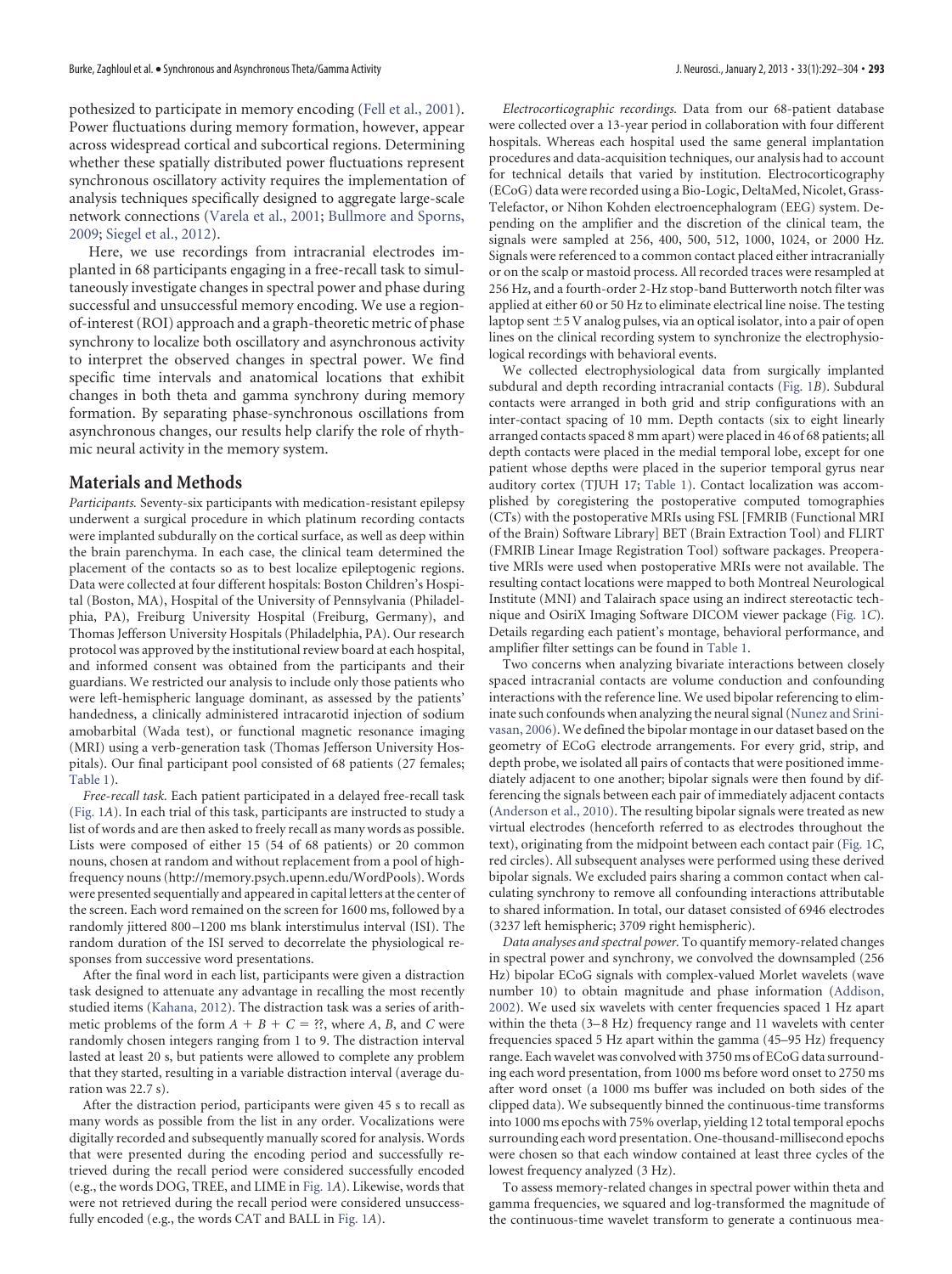#### **Table 1. EEG free-recall patient database**

| ID                                     | Gender | Age (years) | % Rec        | #BPD             | Pass band (Hz)               | Electrode coverage                                                             |
|----------------------------------------|--------|-------------|--------------|------------------|------------------------------|--------------------------------------------------------------------------------|
| CHB <sub>1</sub>                       | M      | 15          | 28.7         | 200              | $0.1 - 100$                  | L frontal grids $+$ strips                                                     |
| CHB <sub>2</sub>                       | F      | 8           | 26.5         | 99               | $0.1 - 100$                  | R temporal grids; L temporofrontal strips                                      |
| CHB <sub>3</sub>                       | M      | 17          | 10.7         | 105              | $0.1 - 100$                  | L temporal grids $+$ strips                                                    |
| CHB <sub>4</sub>                       | F      | 20          | 31.7         | 184              | $0.1 - 100$                  | $b$ /l frontal grids $+$ strips                                                |
| CHB <sub>5</sub>                       | M      | 14          | 20.9         | 128              | $0.1 - 100$                  | R parieto-occipital grids                                                      |
| CHB <sub>6</sub>                       | F      | 19          | 18.4         | 172              | $0.1 - 100$                  | R frontoparietal grids                                                         |
| CHB <sub>7</sub>                       | M      | 16          | 31.7         | 232              | $0.1 - 100$                  | $L$ frontal grids $+$ strips                                                   |
| CHB <sub>8</sub>                       | M      | 13          | 33.3         | 103              | $0.1 - 100$                  | L frontotemporal grids                                                         |
| FRUH <sub>1</sub>                      | M      | 33          | 23.9         | 108              | $0.032 - 97$                 | R grid; R depth; b/l strips                                                    |
| FRUH <sub>2</sub>                      | M      | 25          | 25.0         | 131              | $0.032 - 97$                 | R frontoparietal grid                                                          |
| FRUH <sub>3</sub>                      | M      | 31          | 13.3         | 72               | $0.032 - 97$                 | L depth; L temporal grid $+$ strips                                            |
| FRUH 4                                 | F      | 41          | 16.4         | 110              | 0.032-97                     | R frontoparietal grid                                                          |
| FRUH 5                                 |        | 34          | 27.1         | 42               | 0.032-97                     | $b$ /l depth $+$ strips                                                        |
| FRUH 6                                 | F      | 45          | 16.9         | 152              | 0.032-97                     | L frontoparietal grid                                                          |
| FRUH <sub>7</sub><br>FRUH <sub>8</sub> | M      | 46<br>20    | 16.7<br>14.0 | 20<br>124        | 0.032-97<br>0.032-97         | L depths<br>R parieto-occipito-temporal grid                                   |
| FRUH 9                                 | F      | 53          | 16.3         | 44               | 0.032-97                     | b/l depths; L temporal strips                                                  |
| FRUH 10                                | M      | 50          | 19.3         | 90               | $0.032 - 97$                 | L depth; L temporal grid                                                       |
| <b>FRUH 11</b>                         | M      | 28          | 12.3         | 171              | 0.032-97                     | L fronto-temporo-parietal grids                                                |
| FRUH <sub>12</sub>                     | F      | 37          | 21.7         | 39               | 0.032-97                     | b/l depths                                                                     |
| FRUH <sub>13</sub>                     | M      | 18          | 40.3         | 34               | 0.032-97                     | b/l depths                                                                     |
| FRUH 14                                | M      | 23          | 34.5         | 77               | 0.032-97                     | L depth; L temporal grid $+$ strips                                            |
| <b>FRUH 15</b>                         | M      | 21          | 32.7         | 144              | DC-344                       | R temporo-occipito-parietal grid $+$ strips                                    |
| FRUH 16                                | F      | 35          | 18.0         | 181              | 0.032-97                     | R depth; R fronto-temporo-parietal grid                                        |
| FRUH 17                                |        | 37          | 30.7         | 69               | DC-344                       | R depth; R fronto-temporo-parietal grid                                        |
| FRUH 18                                |        | 41          | 8.4          | 44               | $0.032 - 97$                 | b/l depths                                                                     |
| FRUH 19                                |        | 21          | 22.2         | 112              | DC-344                       | R frontal grid                                                                 |
| FRUH 20                                | F      | 43          | 10.2         | 65               | DC-344                       | $b$ /l depths + temporal strips                                                |
| FRUH 21                                | M      | 19          | 32.0         | 44               | 0.032-97                     | b/l depths                                                                     |
| FRUH 22                                | M      | 21          | 51.7         | 59               | DC-344                       | R depths; R temporofrontal strips                                              |
| <b>FRUH 23</b>                         | F      | 35          | 19.6         | 87               | 0.032-97                     | L temporal grid, strips, depths                                                |
| FRUH 24<br><b>FRUH 25</b>              | Μ<br>F | 25<br>41    | 32.3<br>28.7 | 134<br>92        | 0.032-97<br>0.032-97         | L frontal grid<br>b/l depths; occipitofrontal strips                           |
| TJUH <sub>1</sub>                      | Μ      | 25          | 32.2         | 60               | $0.5 - 100$                  | L depths; L temporofrontal strips                                              |
| TJUH <sub>2</sub>                      | F      | 40          | 17.1         | 88               | $0.5 - 100$                  | b/l depths; b/l temporal strips                                                |
| TJUH <sub>3</sub>                      | F      | 34          | 22.7         | 95 <sup>a</sup>  | $0.5 - 100$                  | b/l depths; R temporo-fronto-parietal strips                                   |
| TJUH <sub>4</sub>                      | M      | 44          | 15.9         | 110              | $0.5 - 100$                  | b/l depths; b/l temporofrontal strips                                          |
| TJUH <sub>5</sub>                      | M      | 43          | 24.2         | 68               | $0.5 - 100$                  | b/l depths; R temporo-occipital strips                                         |
| TJUH 6                                 | M      | 21          | 20.1         | 129              | $0.5 - 100$                  | $b$ /l frontotemporal grid + strips; L depths                                  |
| TJUH <sub>7</sub>                      | M      | 56          | 16.7         | 43               | $0.5 - 100$                  | L depths; L temporo-occipital strips                                           |
| TJUH <sub>8</sub>                      | F      | 57          | 10.0         | 81               | $0.03 - 600$                 | L depths; L temporal grid $+$ strips                                           |
| TJUH 9                                 | M      | 20          | 26.7         | 139 <sup>a</sup> | $0.03 - 300$                 | b/l depths; b/l temporofrontal strips                                          |
| <b>TJUH 10</b>                         | M      | 41          | 20.8         | 84               | $0.03 - 600$                 | R depths; R temporo-parieto-occipital strips                                   |
| <b>TJUH 11</b>                         | F      | 34          | 26.7         | 95               | $0.03 - 600$                 | L depths $+$ temporal grid $+$ strips                                          |
| TJUH <sub>12</sub>                     | F      | 52          | 36.7         | 95               | $0.03 - 600$                 | $R$ depths $+$ temporofrontal grid                                             |
| TJUH <sub>13</sub>                     | Μ      | 44<br>33    | 45.0         | 92               | $0.03 - 600$                 | R depths; b/l temporofrontal strips                                            |
| <b>TJUH 14</b><br>TJUH <sub>15</sub>   | M<br>F | 23          | 32.0<br>29.2 | 105<br>94        | $0.03 - 600$<br>$0.03 - 600$ | b/l temporo-fronto-parietal strips<br>$R$ depths $+$ grid; b/l temporal strips |
| <b>TJUH 16</b>                         | F      | 48          | 35.0         | 84               | $0.03 - 600$                 | b/l temporo-fronto-occipital strips                                            |
| TJUH <sub>17</sub>                     | M      | 33          | 37.6         | 46               | $0.03 - 1200$                | L temporal strips $+$ superior temporal gyrus depths                           |
| <b>TJUH 18</b>                         | M      | $45\,$      | 22.6         | 86               | $0.03 - 600$                 | b/l depths; b/l temporofrontal strips                                          |
| <b>TJUH 19</b>                         | M      | 23          | 37.2         | 78               | $0.03 - 600$                 | R depths; R temporo-fronto-parietal strips                                     |
| <b>TJUH 20</b>                         | M      | 53          | 18.1         | 83               | $0.03 - 600$                 | b/l depths; b/l temporal strips                                                |
| <b>TJUH 21</b>                         | M      | 29          | 48.3         | 63               | $0.03 - 600$                 | $b$ /l temporal + L fronto-occipital strips                                    |
| <b>TJUH 22</b>                         | M      | 35          | 22.8         | 90               | $0.03 - 600$                 | b/l frontotemporal strips; b/l depths                                          |
| TJUH <sub>23</sub>                     | F      | 48          | 18.0         | 130 <sup>a</sup> | $0.03 - 600$                 | b/l strips (all lobes); b/l depths                                             |
| <b>TJUH 24</b>                         | F      | 20          | 43.1         | 126              | $0.03 - 600$                 | b/l strips (all lobes); R depths                                               |
| <b>TJUH 25</b>                         | M      | 20          | 30.8         | 63 <sup>a</sup>  | $0.03 - 600$                 | R temporo-occipital strips; R depths                                           |
| HUP <sub>1</sub>                       | M      | 38          | 22.5         | 69               | $0.16 - 134$                 | R depths; R temporo-occipito-frontal strips                                    |
| HUP <sub>2</sub>                       | M      | 30          | 18.0         | 72               | $0.16 - 134$                 | b/l depths; b/l frontotemporal strips                                          |
| HUP <sub>3</sub>                       | M      | 43          | 11.5         | 97               | $0.16 - 134$                 | R frontal grid; R temporal strips                                              |
| HUP 4<br>HUP <sub>5</sub>              | M<br>M | 36<br>25    | 11.7<br>22.5 | 75               | $0.16 - 134$<br>$0.16 - 134$ | b/l depths; b/l temporofrontal strips<br>R depths; R strips                    |
| HUP 6                                  | F      | 18          | 23.1         | 53<br>64         | $0.16 - 134$                 | b/l depths; b/l frontotemporal strips                                          |
| HUP <sub>7</sub>                       | F      | 27          | 21.7         | 40               | $0.16 - 134$                 | b/l depths; b/l frontotemporal strips                                          |
| HUP <sub>8</sub>                       | M      | 40          | 31.7         | 47               | $1.6 - 134$                  | b/l temporo-fronto-parietal strips                                             |
| HUP <sub>9</sub>                       | M      | 27          | 28.1         | 68               | $1.6 - 134$                  | b/l depths; b/l frontotemporal strips                                          |
| <b>HUP 10</b>                          | M      | 37          | 25.1         | 123              | $1.6 - 134$                  | R temporo-fronto-parietal grid $+$ strips                                      |

For each participant, the identification number (ID), gender, age, percentage of correctly encoded words (% Rec), number of bipolar electrode pairs (#BPD), pass-band of the filter settings of the amplifier, and a brief ana of the electrode coverage are listed. CHB, Boston Children's Hospital; FRUH, Freiburg University Hospital; TJUH, Thomas Jefferson University Hospitals; HUP, Hospital of the University of Pennsylvania; F, female; M, male; D direct current signal to be recorded; L, left; R, right; b/l, bilateral.

The electrode montage was changed during the hospital stay. The second montages from patients TJUH 3, TJUH 9, TJUH 23, and TJUH 25 contained 81, 50, 133, and 140 bipolar derivations, respectively. The third montage from pa 9 contained 139 bipolar derivations.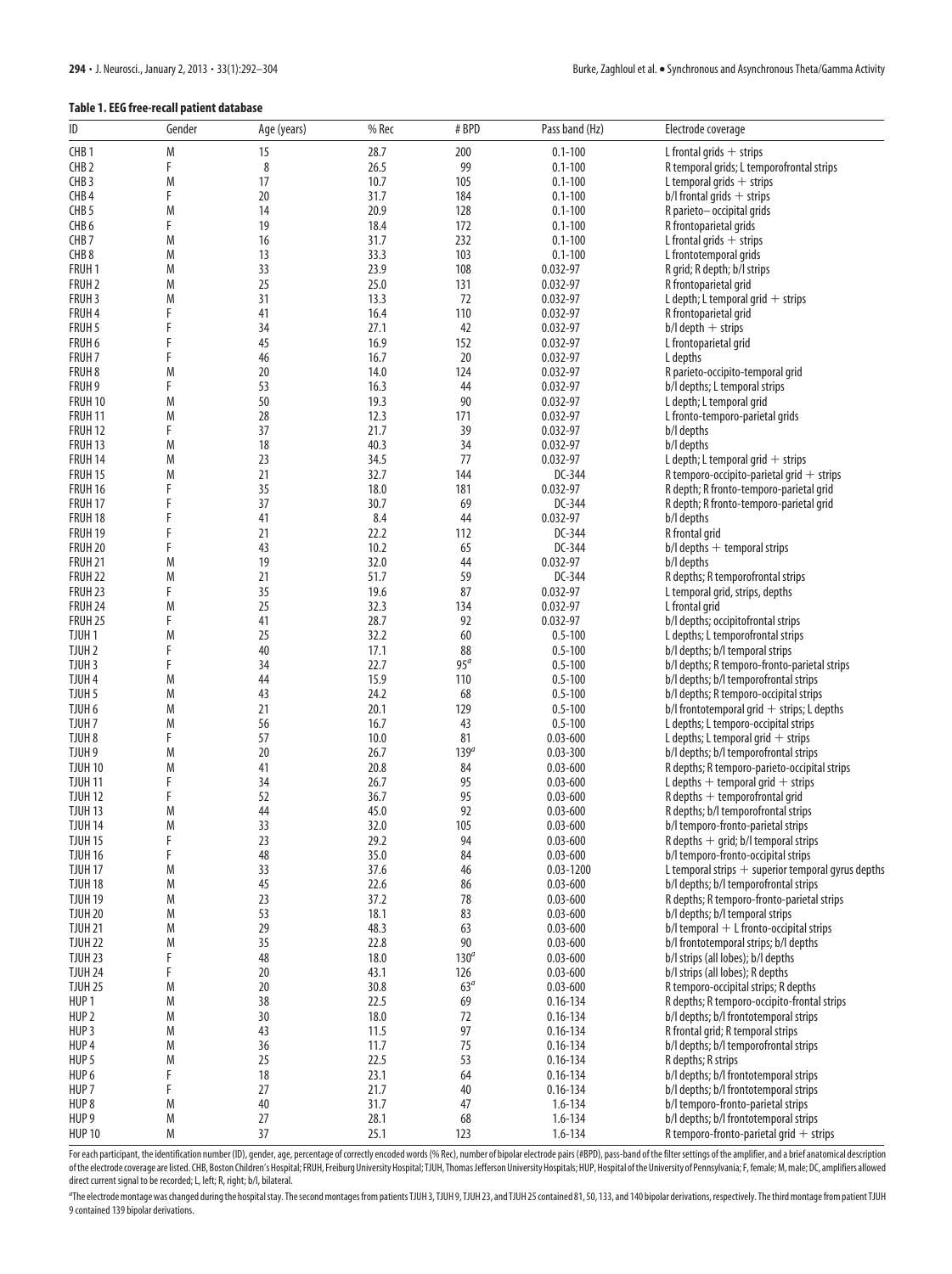

<span id="page-3-0"></span>Figure 1. Behavioral task and data collection. *A*, Participants were shown a list of words during the encoding period and, after a distraction interval, were asked to verbally recall as many words as possible in any order. Words remained on the screen for 1600 ms, after which the screen was left blank for 800 ms (plus a 0 - 400 ms uniformly distributed random temporal jitter) before presentation of the next word. *B*, Example radiographic image of a participant's electrode arrangement. *C*, Electrodes from the participant in *B* were coregistered to a standardized brain in Talairach space. Bipolar signals (red circles) were found by differencing the voltage traces from immediately adjacent electrodes (black circles). *D*, Colored dots represent electrodes from 15 different participants clustered within a spherical region of 12.5 mm radius centered at  $x = -32.00$ ,  $y = -52.38$ ,  $z = -16.25$  in Talairach space (fusiform gyrus). *E*, Heat map showing spatial distribution of electrode locations. The number of patients with at least one electrode within 12.5 mm of each location on thestandardized brain isshown (locations with electrodes from 5 or fewer patients are not colored).

sure of instantaneous power. For each word presentation, we averaged the instantaneous power across each time epoch and did so separately across theta and gamma frequencies. To account for changes in power across sessions, we *z*-transformed power values separately for each session with the mean  $\pm$  SD for a set of baseline events, which were 1000 ms windows spaced every 60  $\pm$  10 s during the testing session. For every electrode and temporal epoch, we assessed the difference in spectral power during memory formation by calculating a Welch's parametric *t* statistic on the distributions of average power values during successful and unsuccessful encoding for both theta and gamma frequencies.

*Synchrony and functional connectivity.* To obtain an estimate of the synchrony between two electrodes,  $e_p$  and  $e_q$ , during a single time epoch for a given frequency, *f*, we calculated the phase-locking value  $(R_{pa})$ between their continuous-time phase signals,  $\phi_n(t, f)$  and  $\phi_a(t, f)$ [\(Lachaux et al., 1999\)](#page-12-20):

$$
\overline{R}_{pq}(f) = \frac{1}{N} \left| \sum_{t=1}^{N} e^{i(\phi_p(t,f) - \phi_q(t,f))} \right|,
$$

where *N* is the total number of samples within the temporal epoch of interest. We averaged  $\bar{R}_{pq}(f)$  across all theta and gamma frequencies to generate a theta and gamma phase-locking value,  $\bar{R}_{pq}(\theta)$  and  $\bar{R}_{pq}(\gamma)$ , for each temporal epoch during each word presentation for every electrode pair,  $e_p$ ,  $e_q \forall p \neq q$  and  $p, q \in \{1, 2, \dots P\}$ , where *P* is the total number of electrodes in the montage.

To assess the difference in phase-locking value during memory formation for an individual participant, we used a parametric *t* test to compare the distribution of phase-locking values during successful and unsuccessful memory encoding for each temporal epoch, frequency band, and electrode pair. Electrode pairs exhibiting statistically significant (*p* 0.05) increases or decreases in phase-locking value in an individual participant were visualized by rendering red and blue lines, respectively, between each electrode (see Fig. 6*A*).

To more precisely localize memory-related changes in synchrony, we identified electrodes that either increased or decreased their total connections to all other electrodes during successful encoding using a metric derived from graph theory. We defined every electrode as a node,  $e_p$ , in a network, and every possible connection between that node and every other node,*eq*, as an edge,*Kp*,*q*. Every edge can take on one of three values, depending on whether there was a statistically significant change in the phase-locking value, *R*, between any two nodes,*ep* and *eq*, during successful encoding:

$$
K_{p,q} = \begin{cases} +1 & \text{statistically significant increase in } \overline{R} \\ 0 & \text{no change in } \overline{R} \\ -1 & \text{statistically significant decrease in } \overline{R} \end{cases}
$$

.

For a given node,  $e_p$ , we then define the change in degree,  $\Delta d_p$ , as the net change in the value of all edges connected to that node:

$$
\Delta d_p = \sum_{q=1}^p K_{p,q} \ \forall q \neq p,
$$

where *P* represents the total number of electrodes in the montage.  $\Delta d_p$ quantifies the extent to which one electrode or node changes its functional connections to all other electrodes during successful encoding. If an electrode,  $e_p$ , participates in many connections with statistically significant increases or decreases in *R*, the subsequent change in degree,  $\Delta d_p$ , would be very positive or negative, respectively.

*Anatomical localization.* To identify whether a particular anatomical area exhibited task-related changes in power or phase synchrony, we grouped spatially similar electrodes from different participants using both an ROI and a voxel-based approach.

In the ROI approach, we segregated electrodes into five anatomical lobes (frontal, temporal, parietal, occipital, and limbic) and one hippocampal region from each hemisphere to generate 12 mutually exclusive ROIs [\(Lancaster et al., 2000;](#page-12-21) [Manning et al., 2011\)](#page-12-22). For the hippocampal ROI, a clinician experienced in neuroanatomical localization manually reviewed postoperative CTs and MRIs to accurately identify all depth contacts located within the hippocampus [\(Lega et al., 2011;](#page-12-9) [Serruya et al., 2012\)](#page-12-23). A bipolar pair was categorized into the hippocampal ROI if at least one contact within the pair was determined to lie within this structure, yielding 361 hippocampal electrodes from 44 patients.

In the voxel-based approach, we divided Talairach space into 5484 overlapping 12.5-mm-radius spheres evenly placed every 6.25 mm in the *x*, *y*, and *z* directions. Only spherical voxels and ROIs with electrodes from five or more patients were included in statistical analyses [\(Fig. 1](#page-3-0)*E*). We averaged statistics within each individual so that a single region was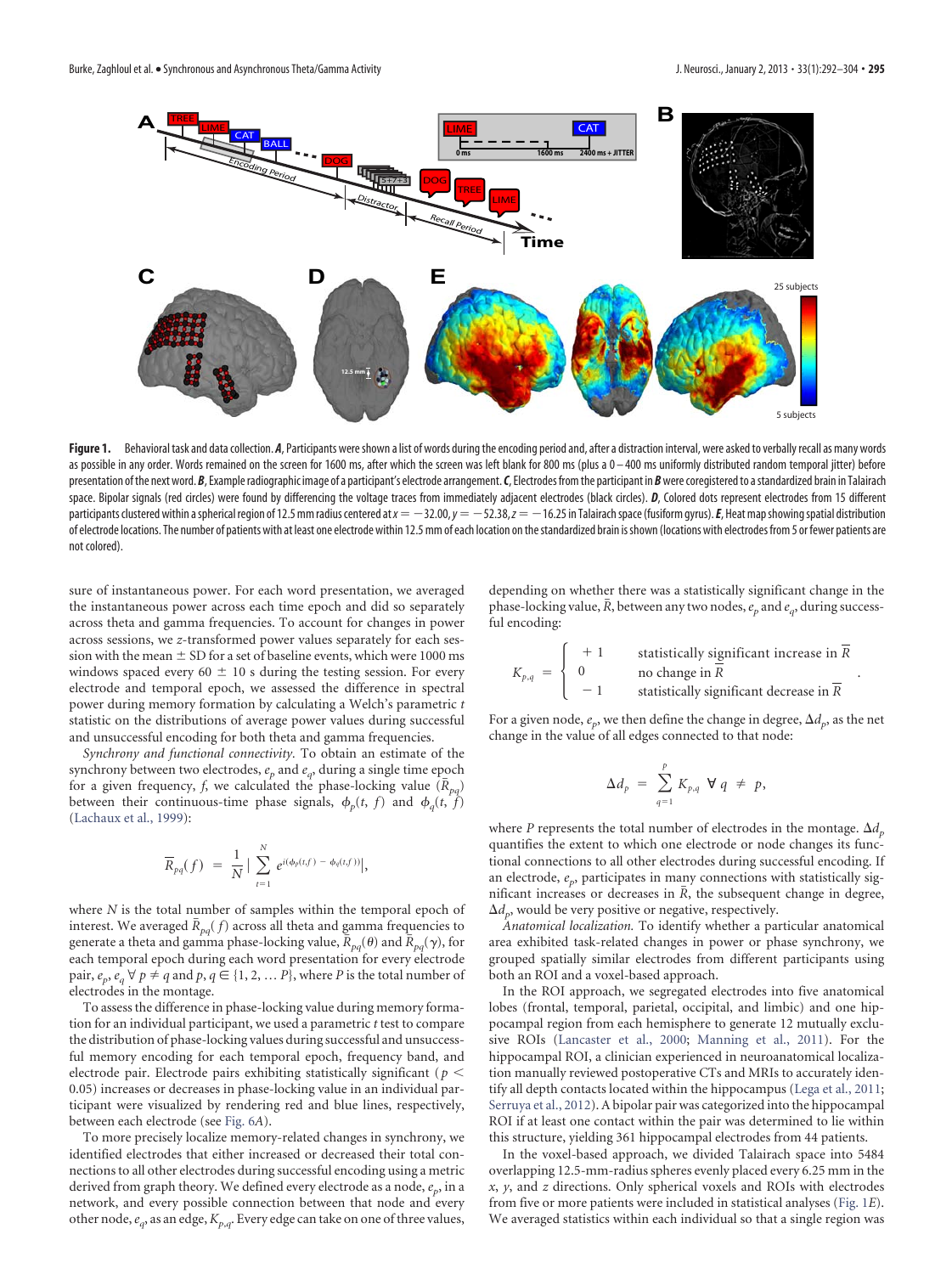not overrepresented by a participant who happened to have many electrodes within that region.

*Statistical analyses.* We assessed whether changes in spectral power were significant across participants for a given ROI or spherical voxel using a nonparametric permutation procedure. We calculated a *t*statistic on the distribution of log-power values during successful and unsuccessful encoding for both theta and gamma frequencies during a single temporal epoch for every electrode and from each participant. We then permuted the labels for the conditions  $N$  times ( $N = 2000$  for spherical voxels and  $N = 20,000$  for ROIs) to generate a distribution of  $N$  shuffled *t* statistics. We averaged the true and permuted *t* statistics across all electrodes within each ROI and within each spherical voxel for each participant. For each region, we then summed the true and permuted averaged values across all participants [\(Sederberg et al., 2003,](#page-12-8) [2007a,](#page-12-10)[b\)](#page-12-11). To generate a *p* value for changes in spectral power for a given region, we determined the position of the summed true *t* statistics in the distribution of summed permuted values. Given the relatively small number of regions in the ROI power analysis, multiple comparisons were Bonferroni's corrected across time, frequency band, and ROI.

To assess changes in phase synchrony between ROIs, we used a similar nonparametric permutation procedure. For every ROI pair containing electrode pairs from five or more patients, we calculated the average phase-locking value, *R*, across all electrode pairs spanning the two ROIs (or across all electrode pairs within a single ROI) for a given participant. We calculated a *t* statistic on the distribution of average *R* values during successful and unsuccessful encoding for both theta and gamma frequencies during every temporal epoch. We then permuted the labels for the conditions 20,000 times to generate a null distribution for each *t* statistic. For each ROI pair, we summed the true and permuted *t* statistics across all participants and determined the position of the true *t* statistics in the distribution of summed permuted values. To correct for multiple comparisons across time, frequency, and ROI pairs, a false discovery rate (FDR) procedure was applied using both a conservative  $(Q = 0.05)$  and more liberal  $(Q = 0.1)$  threshold [\(Genovese et al., 2002\)](#page-11-8). ROI pairs exhibiting a statistically significant increase or decrease in phase synchrony were visualized by rendering red and blue lines, respectively (see [Fig. 5\)](#page-7-0).

To assess whether more precisely localized changes in phase synchrony were significant across participants, we used a similar nonparametric permutation procedure to examine changes in degree  $(\Delta d)$ , or functional connectivity, for each spherical voxel. For a given electrode,  $e_p$ , from a single participant, we calculated the change in degree,  $\Delta d_{p}^{}$ , between successful and unsuccessful encoding for both theta and gamma frequencies during a single temporal epoch. We then permuted the labels for the conditions 2000 times to generate a distribution of 2000 shuffled  $\Delta d_{p}$ values. We averaged the true and permuted changes in degree across all electrodes within each 12.5 mm spherical region for each participant. As we did for power, we then summed the true and permuted averaged changes in degree for each region, across all participants, and determined the position of the summed true values in the distribution of summed permuted values to generate a *p* value.

*Topographic plots.* To plot spatial changes in spectral power and synchrony, we identified spherical voxels that exhibited a statistically significant ( $p < 0.001$ ) increase or decrease in power or functional connectivity across participants. At each spherical voxel, we calculated the percentage of spherical voxels with centers within a surrounding region of 12.5 mm that exhibited identical encoding-related effects. We translated these percentages to color saturation and rendered these values onto cortical and subcortical topographical plots using a standard MNI brain with information from the Wake Forest University PickAtlas toolbox [\(Maldjian et al., 2003\)](#page-12-24). Increases in power and functional connectivity were rendered with red colors, and decreases were rendered with blue. Colored values were smoothed using a three-dimensional Gaussian kernel (radius = 12.5 mm;  $\sigma$  = 6.25 mm). The maximal color saturation in either direction corresponded to 25% of local spherical voxels. All regions with fewer than five patients were colored black and were not analyzed. Grayscale rendering in other regions represented the percentage of spherical voxels surrounding a given location with at least

five patients and thus represented regions that were analyzed but that did not exhibit significant effects.

#### **Results**

We set out to determine whether power fluctuations that accompany successful memory encoding represent phase-synchronous neural oscillations. We investigated this issue in two data-analytic stages. First, we characterized the anatomical distribution and timing of spectral power changes that correlated with successful encoding. Second, we characterized the degree to which ECoG activity recorded in a given brain region was synchronous with ECoG activity recorded elsewhere in the brain. Of particular interest is whether regions that show increased spectral power in our first analysis show increased or decreased synchrony in our second analysis.

We briefly note that we have operationalized successful encoding by contrasting the ECoG signals measured during encoding of items that are subsequently recalled (24.9% of studied items in our delayed free-recall task) with those items that are not subsequently recalled. Whereas this method has been widely used to investigate the neurological basis of memory formation in a number of studies [\(Paller and Wagner, 2002\)](#page-12-25), we recognize that this operationalization is limited insofar as retrieval factors will account for much of the variation in subsequent recall [\(Kahana,](#page-12-18) [2012\)](#page-12-18).

#### **Changes in spectral power during encoding**

We examined changes in theta (3-8 Hz) and gamma (45-95 Hz) power after word presentation during successful and unsuccessful memory encoding. We used 5484 identical three-dimensional spherical regions uniformly placed across Talairach space to group spectral activity from nearby electrodes for each participant [\(Fig. 1](#page-3-0)*D*). For each frequency band, we calculated an average *t* statistic for all electrodes in each region by comparing theta and gamma power between successfully and unsuccessfully remembered items during each temporal epoch after word presentation. To assess whether spectral changes are statistically reliable across participants, we used a permutation procedure to map encodingrelated changes in theta and gamma power to each region (see Materials and Methods). We visualized spherical voxels that exhibited a statistically significant ( $p \le 0.001$ ) change in theta and gamma power during successful memory encoding on a standardized three-dimensional brain [\(Fig. 2](#page-5-0)*A*,*B*) during two representative temporal epochs: 0 –1000 ms (early word presentation) and 500-1500 ms (late word presentation).

We found a reliable decrease in theta power across several brain regions after the presentation of words that were successfully remembered compared with words that were not remembered [\(Fig. 2](#page-5-0)*A*). The decreases in theta power were more prominent in posterior temporal regions during early word presentation but expanded to include frontal and anterior temporal regions during late word presentation. Whereas decreased theta power with successful encoding was by far the most prevalent pattern observed across cortical and medial temporal regions, smaller increases in theta power were observed in the right anterior temporal lobe and in the left anterior frontal lobe immediately after word presentation.

We found that memory encoding had a very different effect on gamma power compared with theta power [\(Fig. 2](#page-5-0)*B*). Specifically, a large number of regions exhibited a reliable increase in gamma power after the presentation of words that were successfully remembered compared with words that were not remembered. As with theta power, the changes we observed in the gamma band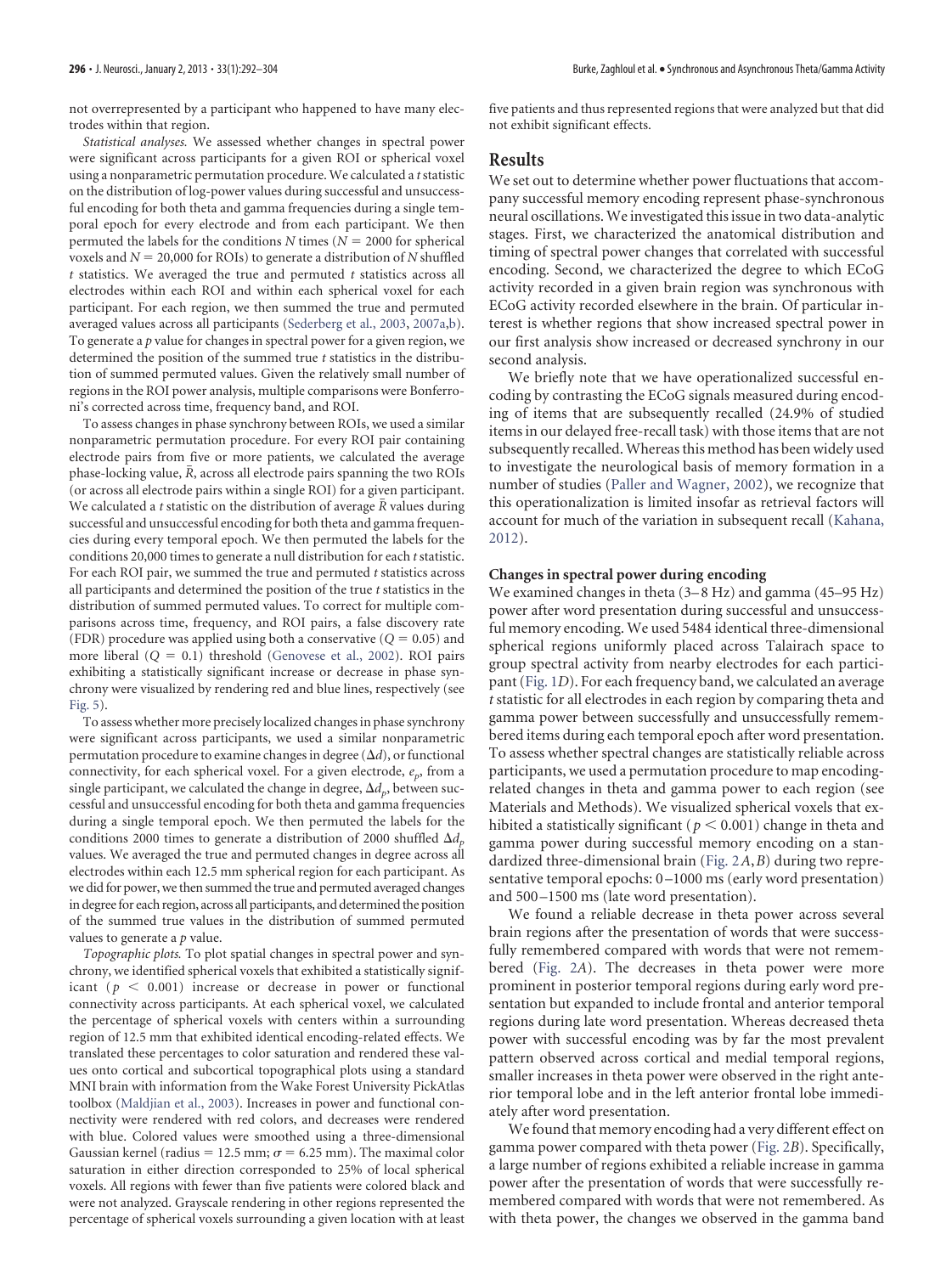

<span id="page-5-0"></span>Figure 2. Change in theta and gamma power across anatomical location. For two representative time epochs, 0 –1000 ms (early word presentation) and 500 –1500 ms (late word presentation), all spherical regions that exhibited a significant ( $p < 0.001$ ) change in theta (A) and gamma (B) power with successful memory encoding (SME) are displayed on a standardized three-dimensional brain. Increases (R  $>$  N) and decreases (N  $<$  R) in power are shown in red and blue, respectively. N, Not recalled; R, recalled. The color scale reflects the percentage of nearby ROIs exhibiting identical encoding-related effects. The horizontal dashed line on the sagittal views corresponds to the level of the axial cut in the third panel (the  $z = -13.0$  plane in Talairach space). Grayscale rendering represents the percentage of spherical voxels surrounding a given location with at least five patients. L, Left; R, right.

were more prominent in posterior cortices early after item presentation and expanded anteriorly during later intervals. In addition, the increases we observed in the gamma range lateralized to the left hemisphere; gamma activations in the right hemisphere were more spatially discrete and co-occurred alongside pockets of decreased gamma power. The left-hemispheric bias of gamma activations likely reflects the language comprehension component of our task.

To investigate the temporal evolution of these effects, we separately counted the number of spherical regions that exhibited a statistically significant change in power in each time bin [\(Fig.](#page-6-0) [3](#page-6-0)*A*,*B*). Given our significance threshold ( $p \le 0.001$ ) and that our analysis was conducted over 5484 spherical regions and two frequency bands, we expected to find 11 total regions showing a significant change in power during any given time epoch by chance (5.5 regions in each tail of the distribution; [Fig. 3](#page-6-0)*A*,*B*, dashed line). [Figure 3](#page-6-0) demonstrates that decreases in theta power and increases in gamma power during memory formation far exceeded this expectation and were also tightly linked to item presentation. The precise timing of these effects suggests that the observed changes in power are driven specifically by item presentation as opposed to more nonspecific cognitive processes, such as global shifts in attention.

For each electrode in our database, we also visually examined the raw log-transformed power values during successfully encoded, unsuccessfully encoded, and baseline events. Four representative examples of electrodes that individually show the effects described in [Figures 2](#page-5-0) and [3](#page-6-0) are shown in [Figure 4](#page-6-1) and highlight two important features in our data. First, the simultaneous increase in gamma power and decrease in theta power that accompany memory formation can be detected even at the level of individual electrodes. Second, compared with baseline, theta power tends to decrease and gamma power tends to increase during the presentation of all items, but these changes are amplified during the presentation of successfully encoded items.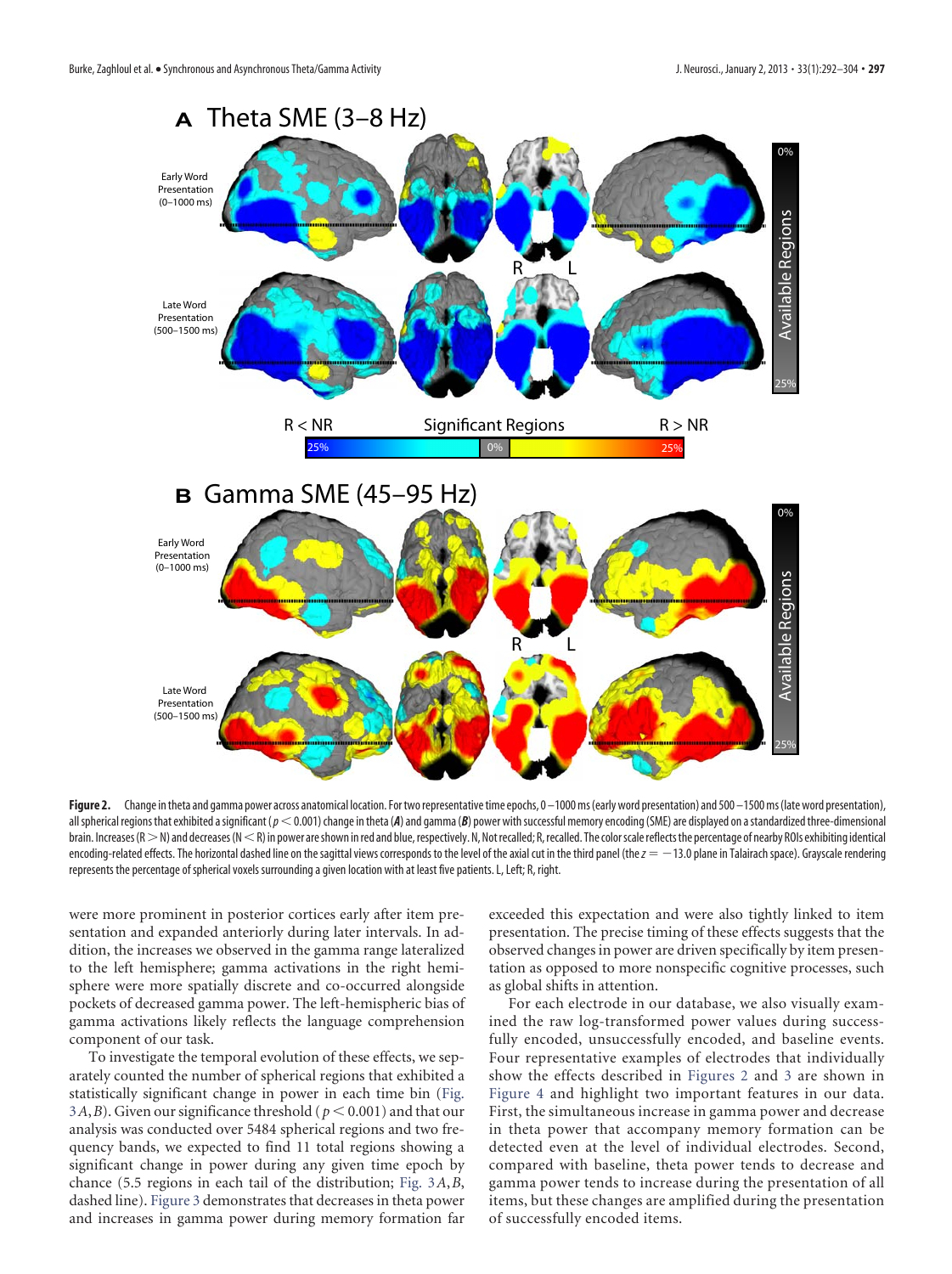# **Changes in phase synchrony during encoding**

To assess whether the observed memoryrelated power fluctuations represent phase-synchronous oscillations, we spatially localized changes in phase synchrony during memory formation to specific anatomical areas using both an ROI approach and a voxel-based graphtheoretic metric. Both approaches reduce the complex feature space of pairwise electrode interactions to extract memoryspecific information and complement each other to build a more complete picture of phase-synchronous activity during memory encoding.

To assess spatiotemporal changes in phase synchrony associated with successful memory encoding, we defined ROIs based on anatomical lobes of the brain and calculated phase synchrony between each ROI pair (see Materials and Methods). We compared these memory-related changes in phase synchrony with memoryrelated changes in spectral power in each ROI [\(Fig. 5\)](#page-7-0). During successful memory encoding, we found that theta phase synchrony demonstrated significant initial increases in the occipital and temporal lobes that subsequently rapidly spread to a distributed set of ROI pairs and eventually concentrated in the left frontal lobe. This initial increase in theta synchrony was immediately followed by a decrease in both theta synchrony and power that spatially progressed in a similar posterior-to-anterior manner. Significant changes in gamma synchrony during encoding were limited to small areas of decreased gamma phase synchrony, which was surprising given the widespread increase in gamma power that occurred simultaneously during memory formation.

Using such ROIs to spatially aggregate phase-synchronous interactions across patients clearly demonstrates that memory encoding modulates oscillatory phase synchrony, particularly in the theta frequency band. However, a drawback of this approach is that it fails to leverage the principal advantage of ECoG over other modalities, such as scalp EEG or magnetoencephalography (MEG): very high spatial resolution. This is particularly important when investigating gamma phase synchrony, which is correlated on a much finer spatial scale than theta activity [\(Logothetis et al., 2007\)](#page-12-26).

To circumvent this problem, we aggre-

gated pairwise network connections using precisely defined spherical voxels and a graph-theoretic metric. As illustrated for a single participant (TJUH 11; Fig. 6), we first compared the distribution of phase-locking values observed during successful versus



<span id="page-6-0"></span>**Figure 3.** Temporal evolution of changes in theta and gamma power. The total number of regions exhibiting a significant decrease (left) or increase (right) in both theta (*A*) and gamma (*B*) power are displayed across time. Yellow circles represent the early and late word presentation intervals shown in [Figure 2.](#page-5-0) Chance level ( $p=0.001$ ) is represented by the horizontal dashed line. The percentage of the regions in each hemisphere is proportional to the area of the light and dark colors, as indicated. SME, Successful memory encoding.



<span id="page-6-1"></span>Figure 4. Examples of theta and gamma power fluctuations during successful memory formation. For four different electrodes, raw log-transformed power in the theta (3–8 Hz) and gamma (45–95 Hz) bands is shown for all subsequently recalled (R; red), subsequently not recalled (NR; blue), and baseline (B; gray) events. Error bars represent the 95% confidence interval. *A*, Patient TJUH 11; left Brodmann area 20; 500 –1500 ms. *B*, Patient TJUH 19; right posterior parahippocampal gyrus (depth electrode); 250 –1250 ms.*C*, Patient TJUH 23; right Brodmann area 20; 500 –1500 ms. *D*, Patient TJUH 24; right Brodmann area 21; 500 –1500 ms.

unsuccessful memory encoding between each electrode pair. We used significant increases and decreases in phase synchrony to create a spatial synchrony map of task-related changes in phase synchrony for every temporal epoch for every participant. To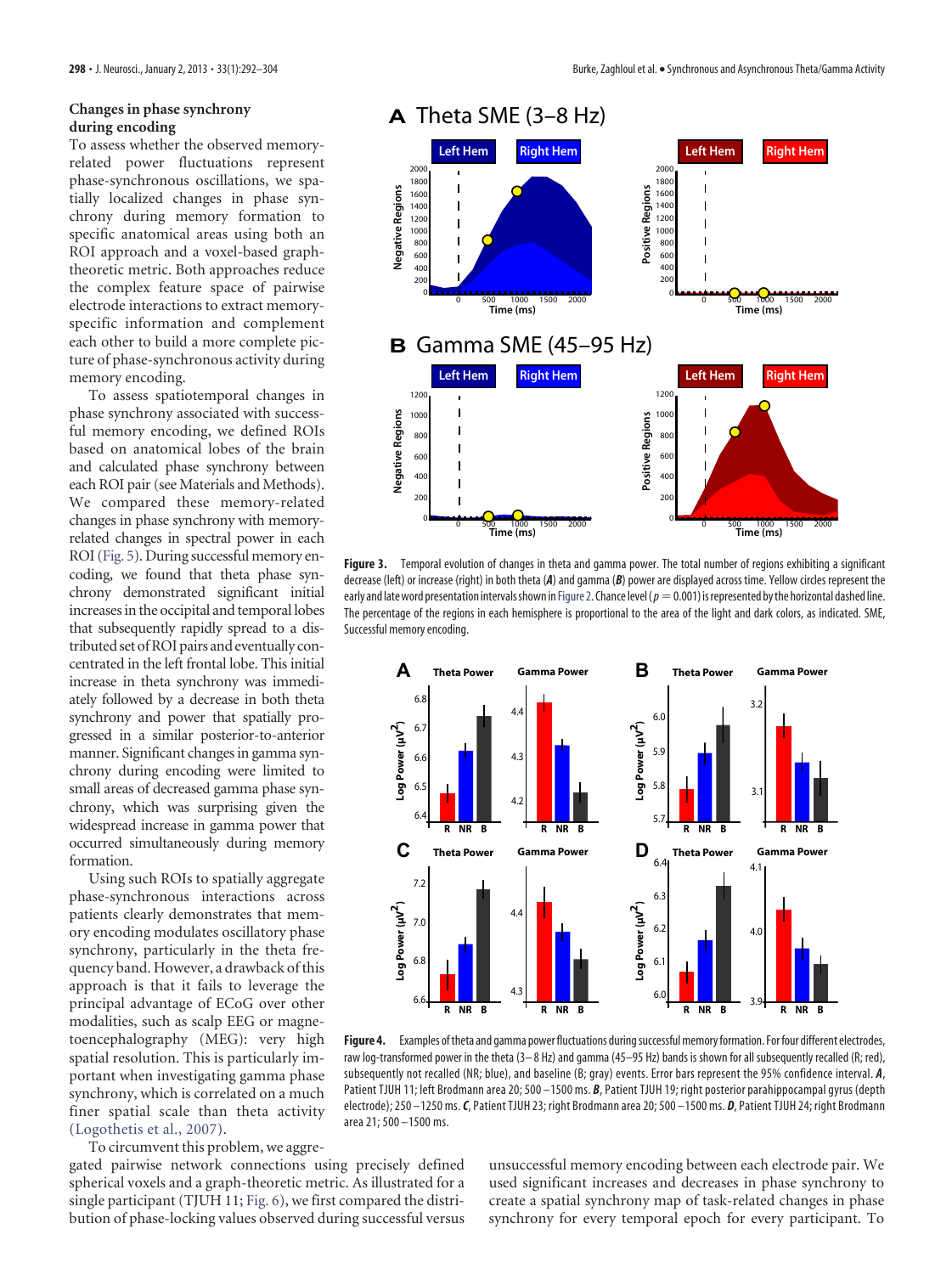

<span id="page-7-0"></span>Figure 5. Change in theta and gamma lobe-wise synchrony during memory encoding. *A*, Inter- and intra-lobe synchrony was calculated across all patients for frontal (F), temporal (T), occipital (O), limbic nonhippocampal (L), hippocampal (H), and parietal (P) lobes. The resulting lobe-wise synchrony is displayed separately for theta (*B*) and gamma (*C*) frequency bands. Increases and decreases in synchrony are shown in red and blue, respectively. N, Not recalled; R, recalled. Thick and thin lines correspond to a conservative ( $Q = 0.05$ ) and liberal ( $Q = 0.10$ ) FDR correction for multiple comparisons, respectively. Analogous changes in power for each lobe are displayed by filling each circle using an identical color scheme. ROIs exhibiting a significant change in intra-lobe synchrony are displayed by coloring the outline of each circle. Power changes could occur either in the presence (+Sync) or absence (—Sync) of such intra-lobe synchrony. Times indicate the midpoint of each 1000 ms time epoch represented in each column.



Figure 6. Aggregating pairwise network connections. *A*, All pairs of electrodes with significant ( $p < 0.05$ ) increases (red lines) or decreases (blue lines) in theta synchrony during successful encoding are shown for two different time epochs for patient TJUH11. B, For all time epochs, the difference between the total number of pairs exhibiting a significant increase and decrease in synchrony is shown. Yellow circles mark the epochs depicted in **A. C**, The change in degree,  $\Delta d_{\rho}$ , is found by tabulating significant increases or decreases in synchrony for each connection of each electrode. **D**, The change in degree,  $\Delta d_{\rho}$ , for electrode is shown, summarizing the changes in synchrony observed in A. Electrodes that exhibited an overall increase or decrease in synchrony with all other electrodes during memory formation are colored in red or blue, respectively. The size of each electrode is proportional to the number of connections demonstrating significant changes in synchrony.

examine the temporal evolution of these changes, we collapsed the spatial information contained in each synchrony map into a single value by subtracting the number of electrode pairs exhibiting a statistically significant ( $p < 0.05$ ) decrease in phase synchrony during successful encoding from the number of pairs exhibiting a significant increase (Fig. 6*B*). For this participant, there was a brief increase in theta synchrony immediately after word presentation, followed by a much larger decrease in theta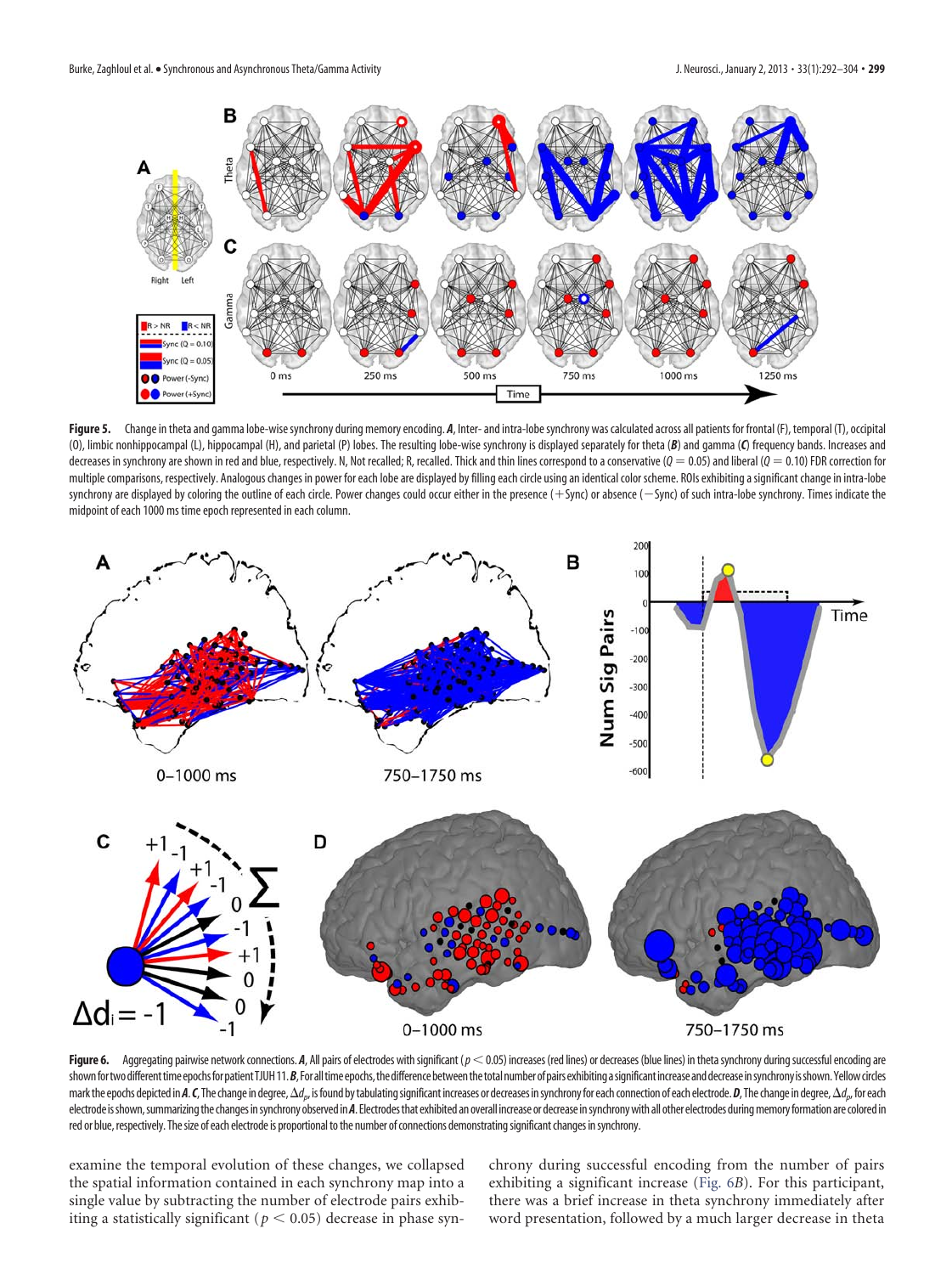

<span id="page-8-0"></span>**Figure 7.** Change in theta and gamma degree across anatomical locations. All spherical regions that exhibited a significant ( $p$   $<$  0.001) change in theta (**A**) and gamma (*B*) degree ( $\Delta d_{p}$ ) during successful memory encoding are displayed on a standardized three-dimensional brain. N, Not recalled; R, recalled. Increases and decreases in phase synchrony are shown in red and blue, respectively. The color scale and grayscale reflect the percentage of surrounding regions with identical encoding-related effects and with more than five patients, as in [Figure 2.](#page-5-0) L, Left; R, right.

phase synchrony at the end of word presentation, mirroring the effects seen among ROIs across participants.

To more precisely spatially localize changes in phase synchrony during memory encoding, we used a graph-theoretic approach. Briefly, we designated every electrode,  $e_p$ , as a node in a larger network and calculated the total number of other nodes in the network,  $e_{q}$ , that share a statistically significant increase in synchrony with that node minus the total number of other nodes that share a statistically significant decrease in synchrony during successful memory encoding (Fig. 6*C*; see Materials and Methods). The resulting change in degree,  $\Delta d_p$ , represents the extent to which each node in the network increases or decreases its phase synchrony with the rest of the network during memory encoding. Defining the functional connectivity of each electrode in this manner allows us to localize anatomical areas in which memoryrelated changes in synchrony were most concentrated. Spatially localizing the changes in theta synchrony observed in Figure 6*A* demonstrated that the temporal lobe was marked by increases in theta synchrony during early word presentation, followed by prominent decreases in theta synchrony during late word presentation localized to the left lateral and inferior temporal cortex (Fig. 6*D*).

Using this approach, we calculated the change in degree for each electrode for each participant and determined whether the changes observed in a particular region were statistically significant across all participants. As for our power analysis, we used 5484 identical spherical voxels uniformly placed across Talairach space to group nearby electrodes for each participant [\(Fig. 1](#page-3-0)*D*). We used a permutation procedure to assess whether the changes in degree for each region were statistically significant across participants during early (0 –1000 ms) and late (500 –1500 ms) word presentation (see Materials and Methods).

We found that successful memory encoding was marked by a reliable initial increase in theta synchrony localized to the left temporal, prefrontal, and orbitofrontal cortex [\(Fig. 7](#page-8-0)*A*). The increases in theta synchrony were not associated with a prominent increase in theta power [\(Fig. 2](#page-5-0)*A*), which suggested that power analyses alone were insufficient to isolate these phasesynchronous theta oscillations. After this initial increase, we found that theta synchrony during encoding exhibited reliable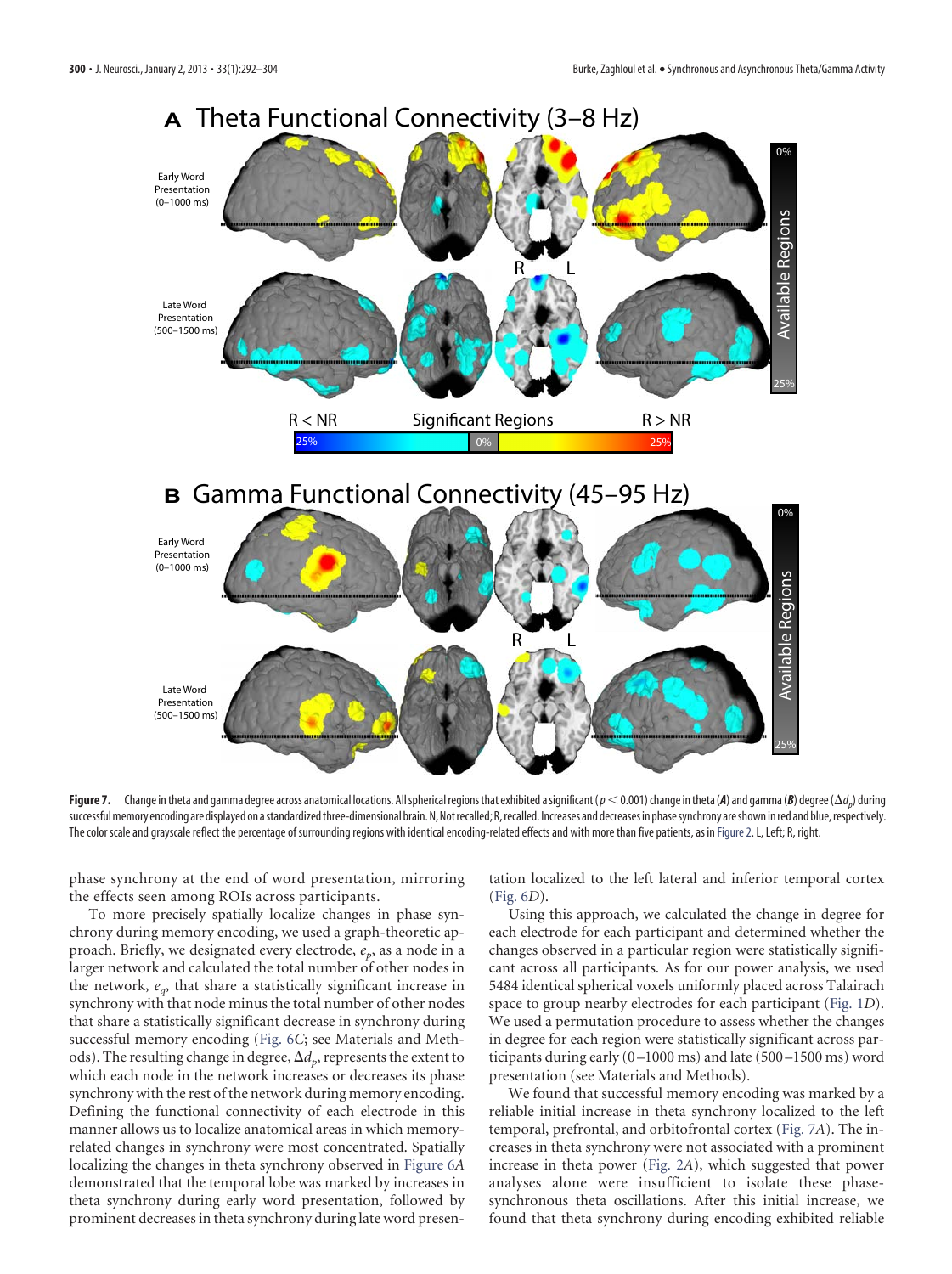

**Figure 8.** Temporal evolution of changes in theta and gamma degree. The total number of regions exhibiting a significant decrease (left) or increase (right) in both theta (*A*) and gamma (*B*) connectivity ( *dp*) are displayed across time. Yellow circles represent the early and late word presentation intervals shown in [Figure 7.](#page-8-0) Chance level ( $p = 0.001$ ) is represented by the horizontal dashed line. Hemispheric bias is represented as in [Figure 3.](#page-6-0)



**Figure 9.** Normalized phase synchrony as a function of inter-electrode distance. Phase-locking values from all electrode pairs wereseparately*z*-scored for theta ( *A*) and gamma ( *B*) frequency bin for each patient.*z*-scored phase-locking values from recalled (red lines) and non-recalled (blue lines) items were then categorized according to inter-electrode distance using seven bins ranging from 0 to 150 mm. The midpoint of each bin is represented on the*x*-axis. Phase-locking values within each bin were then averaged across all patients. Error bars represent 95% confidence interval across patients. A Wilcoxon's test was used to compare the recalled and non-recalled averaged phase-locking values within each bin across patients; no bins exhibited asignificant (*p* 0.1) change in averaged phase-locking values.

decreases localized diffusely throughout the brain but which were most concentrated in the left medial temporal lobe. The decrease in theta synchrony overlapped in time and space with regions in which theta power also decreased. These results extend the ROI approach to demonstrate that the left prefrontal cortex, more than any other region, is the major hub of the theta synchronous verbal episodic memory encoding network.

Conversely, when we examined changes in gamma synchrony, we found distinct regions of gamma synchrony during memory encoding [\(Fig. 7](#page-8-0)*B*). This result highlights the utility of investigating spatially precise synchronous interactions. In particular, we found that successful memory encoding involved either no change or an overall decrease in gamma synchrony in the left hemisphere. This result was surprising given the highly reliable increases in gamma power that occurred simultaneously in the same region [\(Fig. 2](#page-5-0)*B*). In addition, we found increased gamma synchrony that localized to the right hemisphere in the frontotemporal (perisylvian) areas of the brain.

Analogously to the power analysis in [Fig](#page-6-0)[ure 3,](#page-6-0) we examined the temporal evolution of changes in phase synchrony in Figure 8. For each time epoch, we separately counted the number of spherical voxels that exhibited statistically significant decreases or increases in synchrony, as measured by the change in degree, during successful memory encoding. The observed increases in theta synchrony peaked during early word presentation, whereas the decreases peaked duringlateword presentation. In both cases, the regions exhibiting these changes were more prominent in the left hemisphere (Fig. 8*A*). Additionally, we found a consistent hemispheric lateralization of gamma phase synchrony such that increases in phase synchrony were prominent in the right hemisphere and decreases in phase synchrony were prominent in the left hemisphere (Fig. 8*B*). Although gamma synchrony was reliably modulated by memory formation, the temporal envelope defining these changes was not as well defined.

To further investigate the observed changes in phase synchrony, we examined phase synchrony between every electrode pair across all 68 patients in our database as a function of inter-electrode distance. In our graph-theoretic approach, phase synchrony between electrode pairs equally contributes to functional connectivity regardless of the distance between them.When we examined the relation with distance, however, we found that both theta and gamma phase synchrony were modulated by distance in a highly reliable manner and that this relation was independent of successful and unsuccessful encoding (Fig. 9). However, despite this relation with distance, our graphtheoretic analysis only considers relative changes in the phase-locking value between conditions. Hence, even when separated by

variable distances, electrode pairs were evaluated on equal footing, which is a necessary control given this relation between neural synchrony and cortical distance [\(Logothetis et al., 2007\)](#page-12-26).

Nevertheless, the relation between phase synchrony and interelectrode distance observed here is notable and may be useful in defining the baseline spread of theta and gamma oscillations in the human brain.

## **Discussion**

By investigating spectral power and aggregate pairwise phase synchrony during successful memory encoding across the entire brain, our data address whether the observed changes in theta and gamma spectral power reflect oscillatory or asynchronous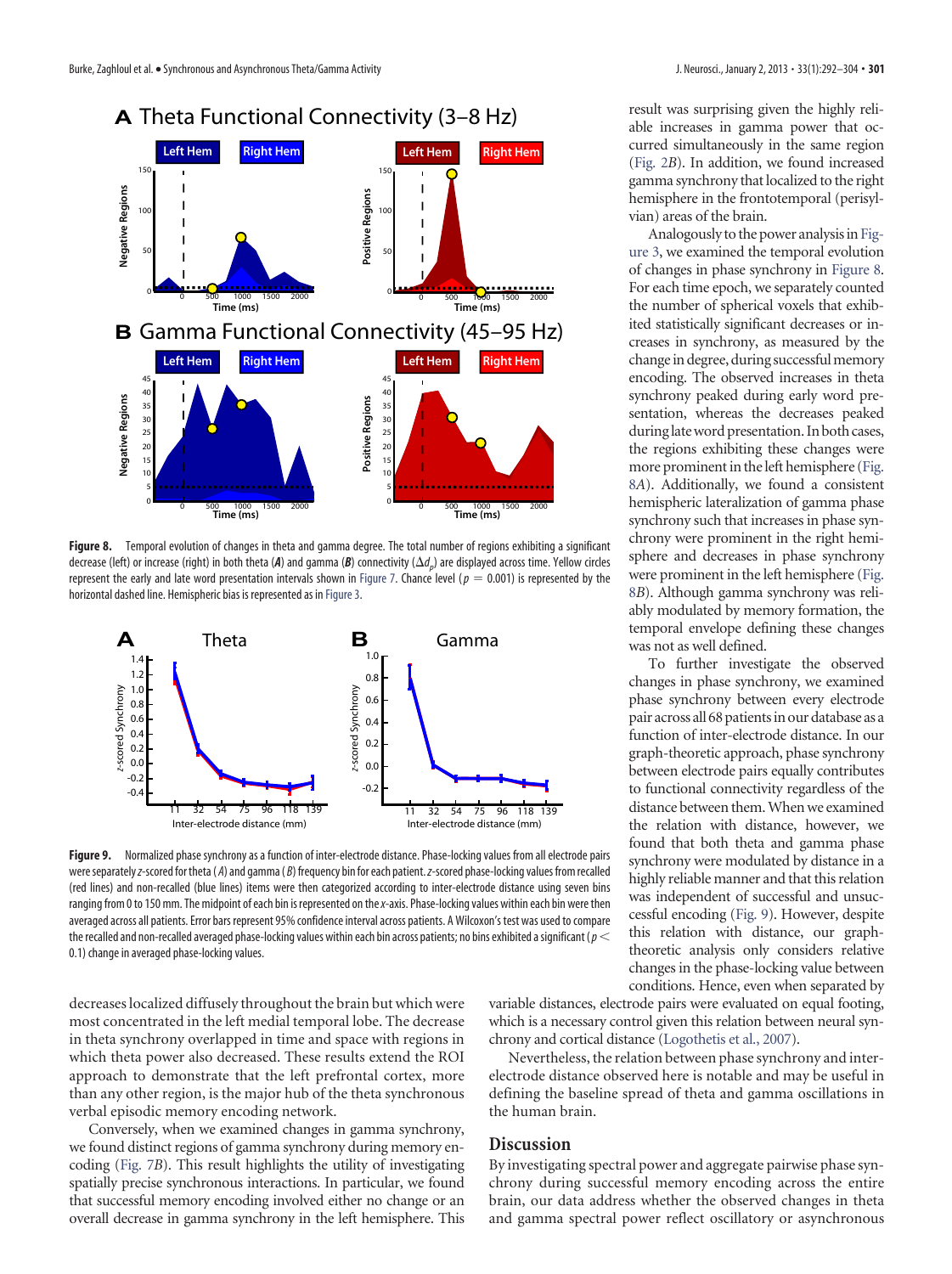

<span id="page-10-0"></span>Figure 10. Summary of the ECoG verbal episodic subsequent-memory effect. In the left hemisphere immediately after word presentation, successful encoding is marked by an initial increase in thetasynchrony in posterior ROIs,which becomes concentrated inthe left prefrontal cortex.Asynchronous activity, in both low(LF) and high(HF)frequencies,followsthis increase insynchrony along a posterior-to-anterior pathway. In the right hemisphere (data not shown), the changes are more complicated and involve synchronous gamma oscillations in the right perisylvian region.

activity. In the setting of a diffuse decrease in theta power during successful memory encoding, we found an increase in theta phase synchrony early after item presentation concentrated in the left prefrontal cortex that was subsequently followed by a decrease in theta phase synchrony in the left frontal lobe and medial and lateral temporal lobes. Conversely, in the setting of a diffuse increase in gamma power, we found decreases in gamma synchrony throughout the left hemisphere and only small areas of increased synchronous gamma oscillations in the right hemisphere. The dissociation between power and phase has two major implications for the interpretation of spectral activity during memory formation. First, our data suggest that gamma activations are often asynchronous, indicating that the majority of gamma power increases during encoding do not represent temporally binding synchronous oscillations. Second, the finding that encoding involves both theta-synchrony increases and decreases occurring very near to each other in time and space helps reconcile conflicting results regarding theta power during memory formation. More generally, by building a more complete picture of the electrophysiological profile accompanying episodic memory encoding, our results help clarify the role of rhythmic neural activity in the memory system.

## **Theta phase synchrony**

During successful memory encoding, we found increases in theta synchrony during early word presentation, supporting the hypothesis that cortical synchronized theta oscillatory activity me-diates memory formation (Düzel et al., 2010; [Fell and Axmacher,](#page-11-1) [2011\)](#page-11-1). ROI analyses and graph-theoretic metrics localized these increases to posterior cortices, followed rapidly by increases in the left prefrontal cortex [\(Fig. 10\)](#page-10-0). The spatially unique locus of increased theta synchrony in left prefrontal cortex suggests that this structure is highly synchronous to other regions during encoding and likely acts as the network hub of theta oscillatory activity during memory formation. This finding is consistent with previous studies demonstrating enhanced theta synchrony between prefrontal cortex and distant cortical areas during working-memory tasks [\(Sarnthein et al., 1998;](#page-12-27) [Sauseng et al.,](#page-12-28) [2004;](#page-12-28) [Payne and Kounios, 2009;](#page-12-29) [Liebe et al., 2012\)](#page-12-30) and during episodic memory encoding and retrieval [\(Weiss and Rappels](#page-12-4)[berger, 2000;](#page-12-4) [Fell et al., 2003;](#page-11-10) [Summerfield and Mangels, 2005;](#page-12-5) [Anderson et al., 2010\)](#page-11-6). Although prefrontal activity may reflect contextual integration [\(Hyman et al., 2012\)](#page-11-11), top-down interactions between cortical structures [\(Miller and Cohen, 2001\)](#page-12-31), or communication between the neocortex and hippocampus [\(Jones](#page-12-32) [and Wilson, 2005;](#page-12-32) [Benchenane et al., 2010;](#page-11-12) Fujisawa and Buzsáki,

[2011\)](#page-11-13), the precise functional role of the observed synchronous theta oscillations in human episodic memory encoding remains to be determined.

After these observed increases, we found subsequent decreases in theta phase synchrony during later temporal epochs of successful memory encoding, localized to the left hemisphere and accompanied by broad anteriorly spreading decreases in theta power [\(Fig. 10\)](#page-10-0). The degree to which memory formation involves this decrease in theta power represents perhaps the most striking finding in our data and is consistent with previous EEG and MEG findings [\(Sederberg et al., 2007a;](#page-12-10) [Guderian et al., 2009,](#page-11-4) their Fig. 2). Such task-related decreases in low-frequency power have been traditionally classified as event-related desynchronizations [\(Crone et al., 1998;](#page-11-14) [Pfurtscheller and Lopes Da Silva, 1999\)](#page-12-33) under the assumption that they reflect a decrease in synchronized local neural activity [\(Singer, 1993\)](#page-12-34). Here, we show that the decrease in theta power during memory formation is also accompanied by late decreases in long-range theta synchrony. This asynchronous activity may simply reflect a passive deactivation after theta synchronization, but another possibility is that the asynchronous activity itself may play a role in memory formation. Indeed, decreases in low-frequency power and synchrony correlate with the blood oxygenation level-dependent signal [\(Kilner et al., 2005;](#page-12-35) [Niessing et al., 2005\)](#page-12-36) and have been shown to covary with transitions to active cortical states [\(Harris and Thiele, 2011;](#page-11-15) [Poulet et](#page-12-37) [al., 2012\)](#page-12-37). Whether memory formation represents a similar transition to a more active cortical state is unclear, but the asynchronous activity we detect here suggests this intriguing possibility.

The decreases in theta power observed during successful memory encoding in our data and in other studies [\(Sederberg et](#page-12-10) [al., 2007a;](#page-12-10) [Fell et al., 2008;](#page-11-16) [Guderian et al., 2009\)](#page-11-4) seem to stand in conflict with other reports of increased theta power during en-coding [\(Klimesch et al., 1996;](#page-12-6) Mölle et al., 2002; [Sederberg et al.,](#page-12-8) [2003;](#page-12-8) [Hanslmayr et al., 2011;](#page-11-3) [Lega et al., 2011\)](#page-12-9). The tendency for theta phase synchrony to both increase and decrease during successful encoding (Figs. 5– 8) helps to explain this ambiguity by suggesting that theta power reflects two major types of spectral modulations: broadband low-frequency power decreases and synchronous theta oscillations. Furthermore, each of these two competing effects may be detected to a lesser or greater degree depending on the particular experimental conditions or postprocessing steps implemented.

#### **Gamma phase synchrony**

We observed increases in gamma synchrony during successful memory encoding in the right perisylvian area. This result sug-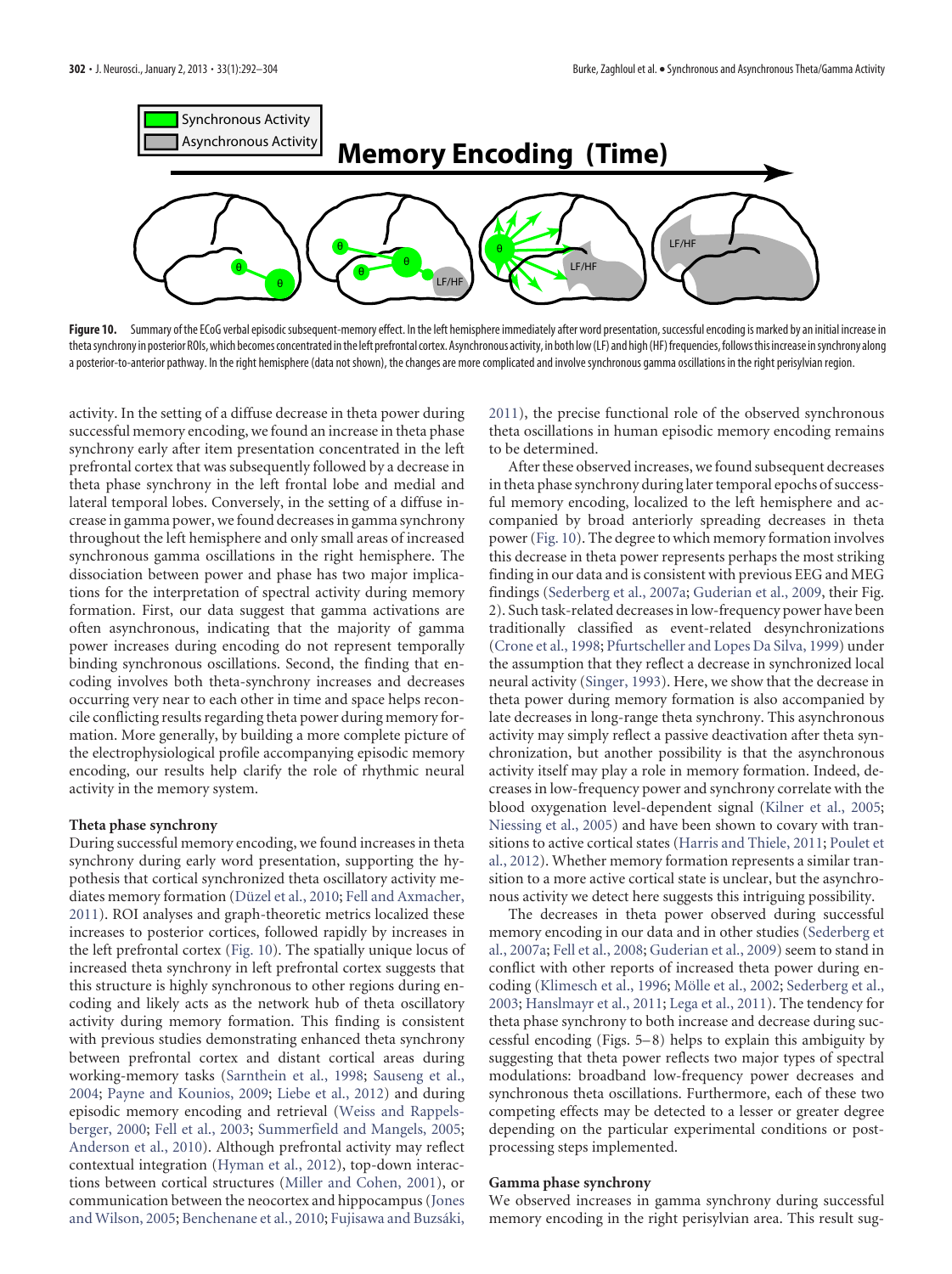gests that gamma activity in this region represents narrow-band oscillations, which is generally consistent with predictions regarding the role of gamma synchrony during memory formation [\(Jensen et al., 2007;](#page-12-2) [Jutras and Buffalo, 2010;](#page-12-3) [Fell and Axmacher,](#page-11-1) [2011\)](#page-11-1). Given the hypothesized role of synchronous gamma oscillations in visual attention [\(Tallon-Baudry and Bertrand, 1999;](#page-12-38) [Fries et al., 2001;](#page-11-17) [Gregoriou et al., 2009\)](#page-11-18), the presence of a gamma network hub may reflect right-hemispheric attentional mechanisms [\(Corbetta et al., 1993;](#page-11-19) [Thiebaut de Schotten et al., 2005\)](#page-12-39). The location of this gamma network may seem at odds with previous work reporting increased gamma synchrony between the rhinal cortex and hippocampus during memory formation [\(Fell et al., 2001\)](#page-11-2). However, two important features of our analyses may explain this discrepancy. First, our ROI synchrony analysis [\(Fig. 5\)](#page-7-0) averaged electrode interactions over spatially coarse regions, and, second, our graph-theoretic approach (Fig. 6) was designed to detect hubs of network activity. Thus, synchronous oscillations limited to a single electrode pair amid all possible pairs would be difficult to detect using either approach.

By not limiting our analyses to specific anatomical circuits, we could investigate whether the widespread increases in gamma power that occur during memory formation represent phasesynchronous oscillations. We found that the most reliable increases in gamma power during memory formation were localized to the left hemisphere and were accompanied by less synchrony than expected by chance [\(Fig. 10\)](#page-10-0). Thus, the decreases in high-frequency synchrony we observe here likely reflect asynchronous multiunit neural activity [\(Manning et al., 2009;](#page-12-13) [Miller](#page-12-14) [et al., 2009;](#page-12-14) [Ray and Maunsell, 2011\)](#page-12-15) or transient "bottom-up" responses (Ossandón et al., 2012) and suggest that increases in gamma power in these regions do not represent temporally binding synchronous oscillations [\(Jutras and Buffalo, 2010;](#page-12-3) [Fell and](#page-11-1) [Axmacher, 2011\)](#page-11-1). Although the origins of high-frequency activa-tions are still unclear [\(Crone et al., 2011;](#page-11-20) Buzsáki and Wang, [2012;](#page-11-21) [Lachaux et al., 2012\)](#page-12-41), our results suggest that the degree of synchrony within the gamma band can dissociate between gamma oscillations on the one hand and broadband activations on the other [\(Jia et al., 2011\)](#page-12-42).

## **Conclusions and future directions**

Although our analyses focus on changes in spectral power and synchrony, it is important to account for the role that evoked potentials may play in modulating phase synchrony. Trial-bytrial variability in the evoked response has been shown to interact with spectral responses and coherence measures [\(Wang et al.,](#page-12-43) [2008;](#page-12-43) [Wang and Ding, 2011\)](#page-12-44). Whereas it is possible to factor out such evoked responses, doing so requires special models and analytical techniques [\(Truccolo et al., 2002;](#page-12-45) [Xu et al., 2009\)](#page-12-46). Future studies would benefit from incorporating such models to further dissociate induced synchronous activity from asynchronous evoked sources.

The presence of both synchronous and asynchronous highfrequency activity in our data is consistent with recent electrophysiological studies in both humans [\(Crone et al., 2011\)](#page-11-20) and nonhuman primates [\(Ray and Maunsell, 2011\)](#page-12-15) that demonstrate the segregation of gamma activity into oscillations and asynchronous processes. Similarly, the presence of both synchronous and asynchronous low-frequency activity both supports the hypothesis that low-frequency oscillations may mediate memory forma-tion [\(Axmacher et al., 2006;](#page-11-0) Düzel et al., 2010; [Nyhus and Curran,](#page-12-1) [2010;](#page-12-1) [Fell and Axmacher, 2011\)](#page-11-1) and highlights the possible role of asynchronous activity in human memory. Our analyses show that phase synchrony can be used to disentangle oscillatory from

asynchronous activity in the context of the observed changes in spectral power. We found that both synchronous and asynchronous processes shape the frequency spectrum during memory formation, suggesting that theories regarding the role of spectral activity in the memory system should incorporate both asynchronous spectral patterns, as well as synchronous oscillatory activity.

## **References**

- <span id="page-11-7"></span>Addison PS (2002) The illustrated wavelet transform handbook: introductory theory and applications in science, engineering, medicine and finance. Bristol, UK: Institute of Physics Publishing.
- <span id="page-11-6"></span>Anderson KL, Rajagovindan R, Ghacibeh GA, Meador KJ, Ding M (2010) Theta oscillations mediate interaction between prefrontal cortex and medial temporal lobe in human memory. Cereb Cortex 20:1604 –1612. [CrossRef](http://dx.doi.org/10.1093/cercor/bhp223) [Medline](http://www.ncbi.nlm.nih.gov/pubmed/19861635)
- <span id="page-11-0"></span>Axmacher N, Mormann F, Fernández G, Elger CE, Fell J (2006) Memory formation by neuronal synchronization. Brain Res Rev 52:170 –182. [CrossRef](http://dx.doi.org/10.1016/j.brainresrev.2006.01.007) [Medline](http://www.ncbi.nlm.nih.gov/pubmed/16545463)
- <span id="page-11-12"></span>Benchenane K, Peyrache A, Khamassi M, Tierney PL, Gioanni Y, Battaglia FP, Wiener SI (2010) Coherent theta oscillations and reorganization of spike timing in the hippocampal-prefrontal network upon learning. Neuron 66:921–936. [CrossRef](http://dx.doi.org/10.1016/j.neuron.2010.05.013) [Medline](http://www.ncbi.nlm.nih.gov/pubmed/20620877)
- <span id="page-11-5"></span>Bullmore E, Sporns O (2009) Complex brain networks: graph theoretical analysis of structural and functional systems. Nat Rev Neurosci 10:186 – 198. [CrossRef](http://dx.doi.org/10.1038/nrn2575) [Medline](http://www.ncbi.nlm.nih.gov/pubmed/19190637)
- <span id="page-11-21"></span>Buzsáki G, Wang XJ (2012) Mechanisms of gamma oscillations. Annu Rev Neurosci 35:203–225. [CrossRef](http://dx.doi.org/10.1146/annurev-neuro-062111-150444) [Medline](http://www.ncbi.nlm.nih.gov/pubmed/22443509)
- <span id="page-11-19"></span>Corbetta M, Miezin FM, Shulman GL, Petersen SE (1993) A PET study of visuospatial attention. J Neurosci 13:1202–1226. [Medline](http://www.ncbi.nlm.nih.gov/pubmed/8441008)
- <span id="page-11-14"></span>Crone NE, Miglioretti DL, Gordon B, Sieracki JM, Wilson MT, Uematsu S, Lesser RP (1998) Functional mapping of human sensorimotor cortex with electrocorticographic spectral analysis. I. Alpha and beta eventrelated desynchronization. Brain 121:2271–2299. [Medline](http://www.ncbi.nlm.nih.gov/pubmed/9874480)
- <span id="page-11-20"></span>Crone NE, Korzeniewska A, Franaszczuk PJ (2011) Cortical gamma responses: searching high and low. Int J Psychophysiol 79:9 –15. [CrossRef](http://dx.doi.org/10.1016/j.ijpsycho.2010.10.013) [Medline](http://www.ncbi.nlm.nih.gov/pubmed/21081143)
- <span id="page-11-9"></span>Düzel E, Penny WD, Burgess N (2010) Brain oscillations and memory. Curr Opin Neurobiol 20:143–149. [CrossRef](http://dx.doi.org/10.1016/j.conb.2010.01.004) [Medline](http://www.ncbi.nlm.nih.gov/pubmed/20181475)
- <span id="page-11-1"></span>Fell J, Axmacher N (2011) The role of phase synchronization in memory processes. Nat Rev Neurosci 12:105–118. [CrossRef](http://dx.doi.org/10.1038/nrn2979) [Medline](http://www.ncbi.nlm.nih.gov/pubmed/21248789)
- <span id="page-11-2"></span>Fell J, Klaver P, Lehnertz K, Grunwald T, Schaller C, Elger CE, Fernández G (2001) Human memory formation is accompanied by rhinal-hippocampal coupling and decoupling. Nat Neurosci 4:1259 –1264. [CrossRef](http://dx.doi.org/10.1038/nn759) [Medline](http://www.ncbi.nlm.nih.gov/pubmed/11694886)
- <span id="page-11-10"></span>Fell J, Klaver P, Elfadil H, Schaller C, Elger CE, Fernández G (2003) Rhinalhippocampal theta coherence during declarative memory formation: interaction with gamma synchronization? Eur J Neurosci 17:1082–1088. [CrossRef](http://dx.doi.org/10.1046/j.1460-9568.2003.02522.x) [Medline](http://www.ncbi.nlm.nih.gov/pubmed/12653984)
- <span id="page-11-16"></span>Fell J, Ludowig E, Rosburg T, Axmacher N, Elger CE (2008) Phase-locking within human mediotemporal lobe predicts memory formation. Neuro-image 43:410-419. [CrossRef](http://dx.doi.org/10.1016/j.neuroimage.2008.07.021) [Medline](http://www.ncbi.nlm.nih.gov/pubmed/18703147)
- <span id="page-11-17"></span>Fries P, Reynolds JH, Rorie AE, Desimone R (2001) Modulation of oscillatory neuronal synchronization by selective visual attention. Science 291: 1560 –1563. [CrossRef](http://dx.doi.org/10.1126/science.1055465) [Medline](http://www.ncbi.nlm.nih.gov/pubmed/11222864)
- <span id="page-11-13"></span>Fujisawa S, Buzsáki G (2011) A 4 Hz oscillation adaptively synchronizes prefrontal, VTA, and hippocampal activities. Neuron 72:153–165. [CrossRef](http://dx.doi.org/10.1016/j.neuron.2011.08.018) [Medline](http://www.ncbi.nlm.nih.gov/pubmed/21982376)
- <span id="page-11-8"></span>Genovese CR, Lazar NA, Nichols T (2002) Thresholding of statistical maps in functional neuroimaging using the false discovery rate. Neuroimage 15:870 – 878. [CrossRef](http://dx.doi.org/10.1006/nimg.2001.1037) [Medline](http://www.ncbi.nlm.nih.gov/pubmed/11906227)
- <span id="page-11-18"></span>Gregoriou GG, Gotts SJ, Zhou H, Desimone R (2009) High-frequency, long-range coupling between prefrontal and visual cortex during attention. Science 324:1207–1210. [CrossRef](http://dx.doi.org/10.1126/science.1171402) [Medline](http://www.ncbi.nlm.nih.gov/pubmed/19478185)
- <span id="page-11-4"></span>Guderian S, Schott BH, Richardson-Klavehn A, Düzel E (2009) Medial temporal theta state before an event predicts episodic encoding success in humans. Proc Natl Acad Sci U S A 106:5365–5370. [CrossRef](http://dx.doi.org/10.1073/pnas.0900289106) [Medline](http://www.ncbi.nlm.nih.gov/pubmed/19289818)
- <span id="page-11-3"></span>Hanslmayr S, Volberg G, Wimber M, Raabe M, Greenlee MW, Bäumel KH (2011) The relationship between brain oscillations and BOLD signal during memory formation: a combined EEG-fMRI study. J Neurosci 31: 15674 –15680. [CrossRef](http://dx.doi.org/10.1523/JNEUROSCI.3140-11.2011) [Medline](http://www.ncbi.nlm.nih.gov/pubmed/22049410)
- <span id="page-11-15"></span>Harris KD, Thiele A (2011) Cortical state and attention. Nat Rev Neurosci 12:509 –523. [CrossRef](http://dx.doi.org/10.1038/nrn3084) [Medline](http://www.ncbi.nlm.nih.gov/pubmed/21829219)
- <span id="page-11-11"></span>Hyman JM, Ma L, Balaguer-Ballester E, Durstewitz D, Seamans JK (2012)